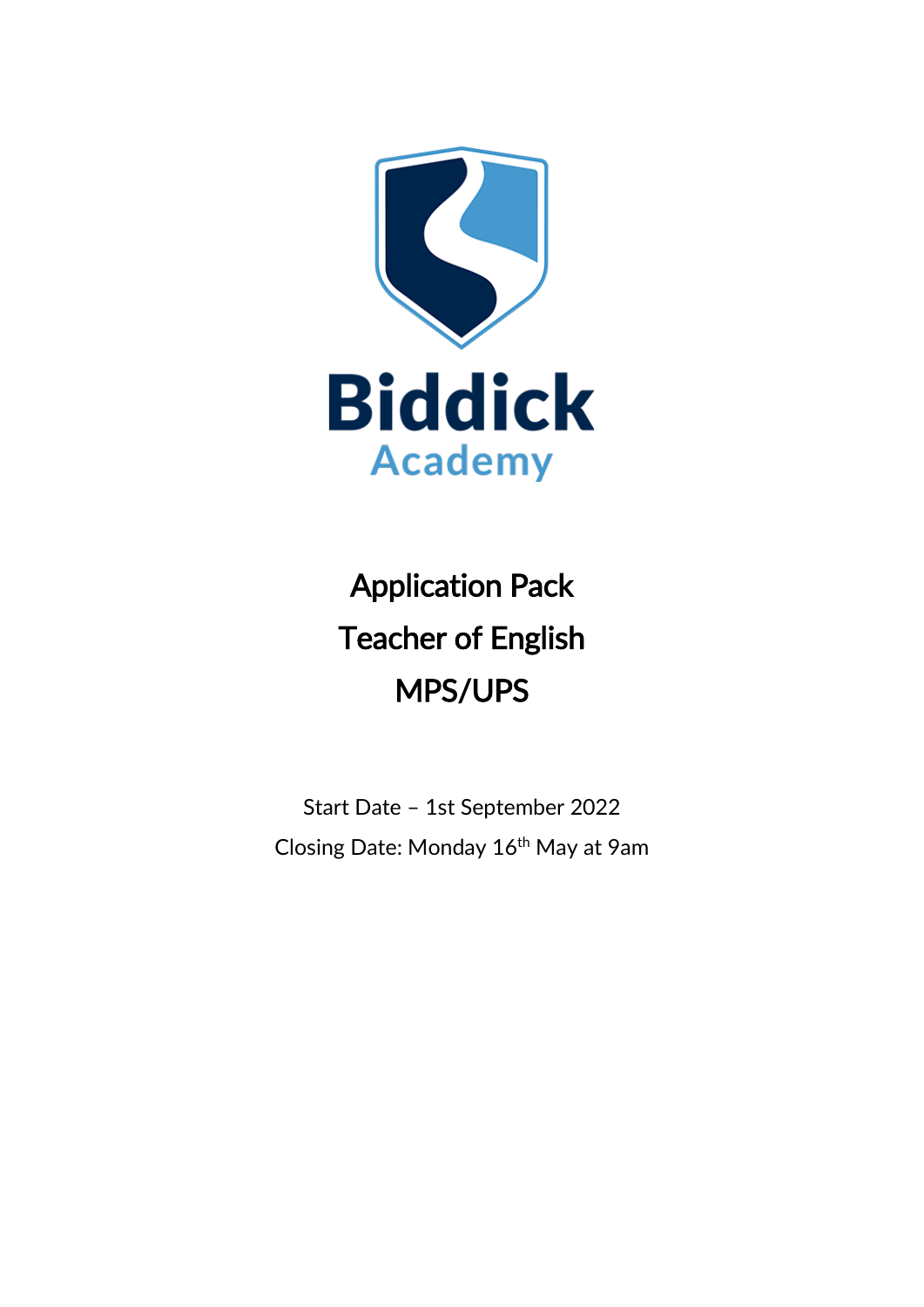

Dear Applicant

Thank you for your interest in the post of Teacher of English at Biddick Academy.

Our aim is to inspire children to learn, unlock their potential and achieve success. We are passionate and determined that every student feels a sense of achievement, enjoys their learning, is happy and cared for, and develops as a well-rounded individual.

At Biddick Academy, we are preparing students not just to excel in examinations but also to have the skills and attributes to be successful in life. Our curriculum is designed with the intention of developing curious, resilient, aspirational young people who leave us, truly ready for their next steps. We recognise the importance of the informal and formal curriculum and actively encourage a wealth of extra-curricular activities.

I am proud to lead a team of exceptional staff who develop positive relationships with students and are committed to providing opportunities so that students fulfil their potential. You will be joining a team that works together, supporting and motivating each other to ensure our students thrive and flourish.

Biddick Academy is at the heart of the local community and for this reason; the Academy is a warm, energetic and supportive environment. We provide a comprehensive induction programme for new colleagues and offer a range of high-quality professional development opportunities.

I would like to wish you the best of luck with your application and should you require any further information please do not hesitate to contact the Academy.

 $K.M$ 

Miss K. Morris

Headteacher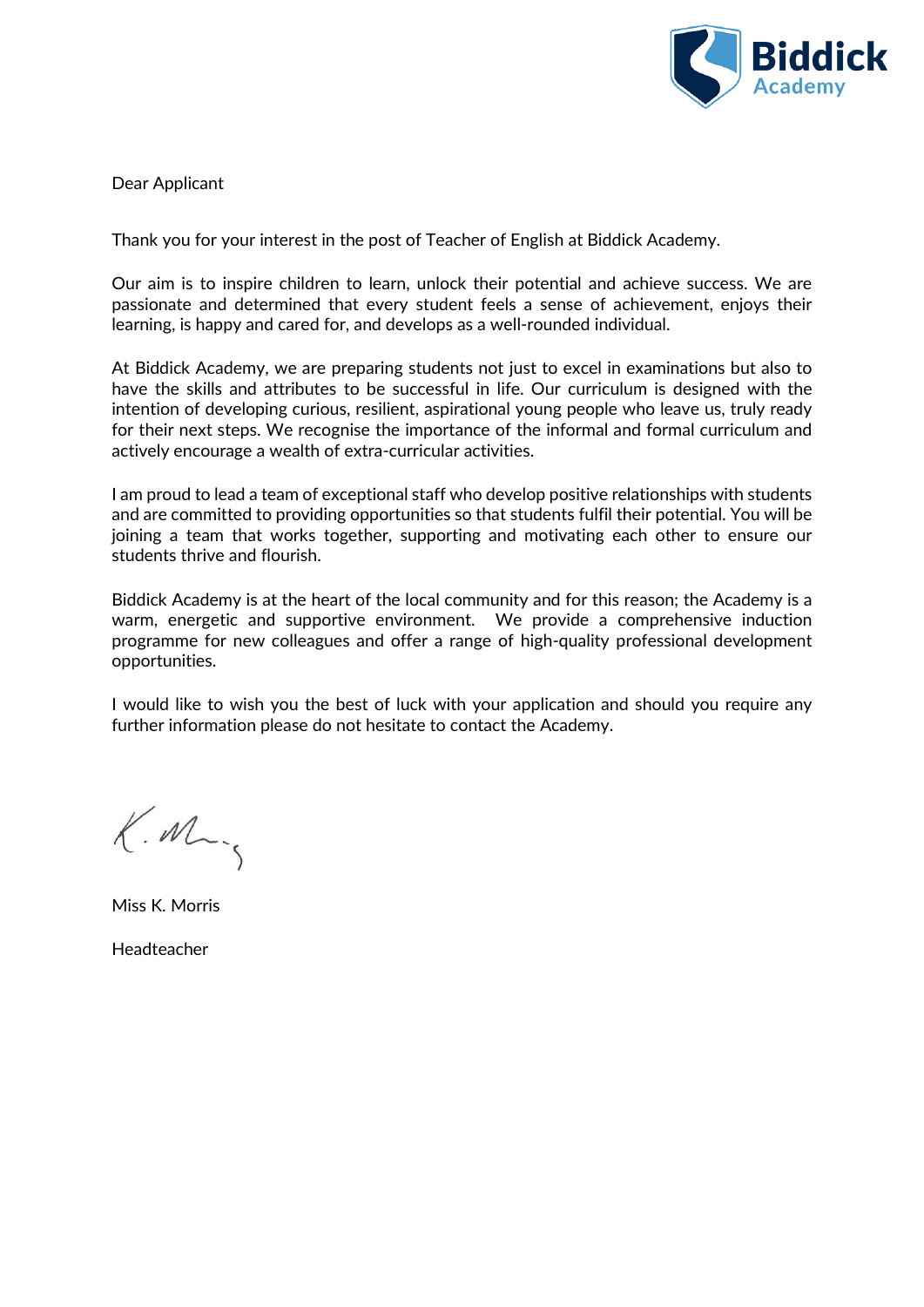

## Academy Information

As an oversubscribed school, Biddick Academy has an excellent reputation in the local community. With 1125 students on roll and a specialist ASD provision compromising of 35 places, Biddick Academy is a dynamic place to work. We have 6 feeder primary schools and our catchment area is comprehensive, encompassing a wider variety of backgrounds.

The Academy has benefited from significant investment over a number of years and has excellent facilities, including a purpose-built Engineering workshop and Hair and Beauty salon. After school hours, the Academy is busy with many community groups using the 3G pitches and leisure facilities.

As an organisation, we want everyone, students and staff alike, to:

- Be part of a safe and respectful community
- Feel happy, valued and empowered so that we all thrive
- Aspire to be the best we can be
- Act with integrity
- Nurture resilience and independence
- Have the attitude and character to excel in life
- Have a desire to learn and work with passion, purpose and pride

### **Curriculum**

### Key Stage Three

In Years 7 to 9 students study a broad range of subjects that, at the end of Key Stage Three, enable them to make informed choices for their GCSEs. For example, at present students study the following subjects: English, Mathematics, Science, Geography, History, Religious Education, Physical Education, Music, Art, Design Technology, ICT, IAG (Information, Advice and Guidance), Accelerated Reader, Spanish/French.

### Key Stage Four

At the end of Year 9, students make choices regarding the courses they would like to study in Years 10 and 11. All students study GCSEs in the following subjects: English Language, English Literature, Mathematics, Science, History and /or Geography. In addition, all students must also continue to study Physical Education, Ethics, and IAG (Information, Advice, Guidance) as part of the non-examined curriculum.

Students may then choose from a wide variety of further subjects to make up their option choices. At present GCSEs and vocational courses are available in: French, Spanish, Philosophy and Ethics, Engineering, Computer Science, Creative iMedia, Business and Enterprise, Food and Nutrition, Fine Art, Art and Design, Textiles, Digital Art, Hair and Beauty, Physical Education, Dance, Drama and Music.